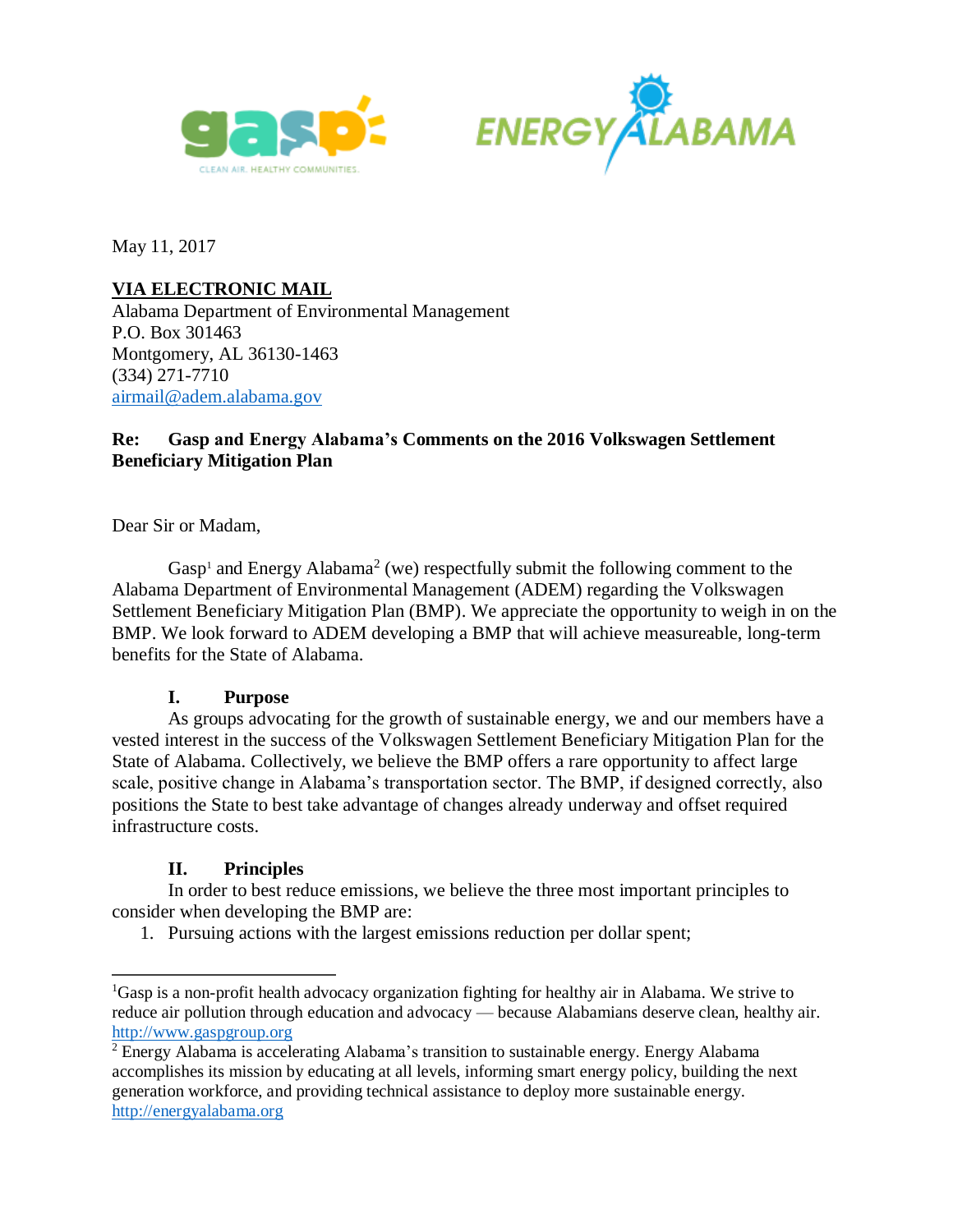- 2. Pursuing actions that reduce future stranded infrastructure costs; and
- 3. Pursuing options that lend themselves to clear metrics and demonstrable results.

#### **III. Recommendations**

At the highest level, electrification of transportation is the most effective and long lasting method to achieve emissions reduction. Comparing the energy yield of gasoline and electricity against the achievable mileage per gallon or per kilowatt hour demonstrates that electrification reduces energy consumption 78%, with an associated reduction in emissions.<sup>3</sup> Additionally, electricity is the only fuel source than can become cleaner over time without the assistance of additional technology.

Within that context, Gasp and Energy Alabama respectfully submit the following recommendations for the Beneficiary Mitigation Plan.

1. Emphasize electrification of all transportation

We support projects that encourage the electrification of all types of transportation including, but not limited to, passenger vehicles, fork lifts, school buses and 18-wheelers. Furthermore, we support pilot projects for the electrification of larger vehicles such as bus fleets and other transit operations. Support for the electrification of transportation should also include its related infrastructure such as charging stations.

Investing in projects that simply reduce emissions with existing technology risks creating stranded assets and places Alabama at a competitive disadvantage to its peers. Lastly, investment in the electrification of public transportation not only significantly reduces emissions, but also provides more equity in the sharing of the BMP's benefits.

2. Work with utilities to share data

 $\overline{a}$ 

We support projects that share data with utilities and work to integrate into their systems. By working with utilities additional emissions reductions can be achieved by leveraging utility investment, aligning mutual benefits (IE, nighttime charging), and enabling advanced technologies such as the emerging field of 'vehicle-to-grid' integration.

With utility data sharing the BMP, and as a consequence ADEM, can affect even larger scale air quality improvements currently beyond its reach. Synchronizing benefits with utilities accelerates electrification and increases utility efficiency and cost effectiveness, both of which further reduce emissions.

3. Track and report emissions reduction to the public

We support projects that are easily trackable and reportable. Here electrification provides another benefit in that most electric vehicle chargers meter the energy consumed at the charger. Metering allows ADEM to track the energy consumption of chargers it has supported through the BMP and to quantify related air quality improvements. Electric vehicle chargers, if placed strategically,

<sup>&</sup>lt;sup>3</sup> Seidman, N., "Getting More Mileage from State VW Settlement Funds," Regulatory Assistance Project, 24, April 2017. Available at [http://raponline.org/blog/getting-mileage-state-vw](http://raponline.org/blog/getting-mileage-state-vw-settlement-funds/)[settlement-funds/.](http://raponline.org/blog/getting-mileage-state-vw-settlement-funds/) (last visited May 4, 2017).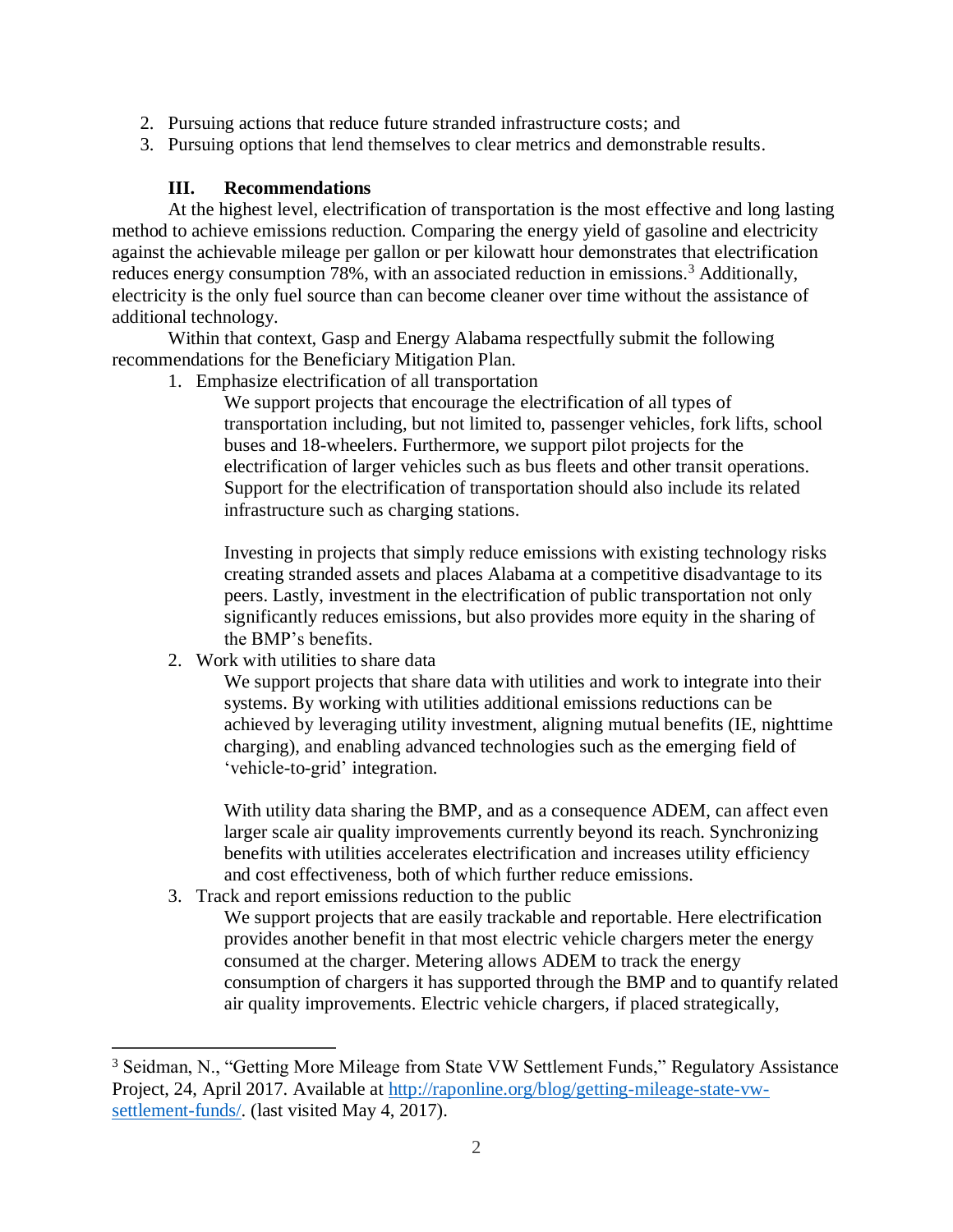leverage private investment in electric vehicles and provide additional emissions reduction far beyond the original public investment.

Investing in projects with publically available data further encourages private investment in the projects with quantifiable benefits. It also provides interested members of the public a basis for which to make decisions for their own benefit. We believe measureable results can provide substantial support for public education efforts of organizations and government across the state.

4. Invest in projects with large immediate emissions reductions for heavy-duty transportation, recognizing the air quality<sup>4</sup> and health impacts<sup>5</sup> such upgrades would have.

We understand that the electrification of transportation will not happen overnight. Therefore, we support projects that are quickly deployable to reduce emissions from heavy-duty diesel engines. Examples of projects include:

- i. Heavy-duty diesel trucks should be incentivized to idle less than 5 minutes in any consecutive period;
- ii. Any diesel-powered vehicle with a gross combination or gross vehicle weight rating of over 10,000 pounds should be incentivized to undertake an annual opacity tests for visible smoke; and
- iii. Any diesel-powered vehicle with a gross combination or gross vehicle rating of over 10,000 pounds should be incentivized to install:
	- Diesel oxidation catalysts: this would reduce PM, hydrocarbons and  $CO<sub>2</sub>$ .
	- Diesel particulate filters: this would reduce PM by trapping it with filters.

 $\overline{a}$ 

<sup>&</sup>lt;sup>4</sup> Diesel engines remain one of the largest sources of fine particulate matter. The exhaust from diesel vehicles involves a highly complex mixture of over forty gases and fine particles. Primary pollutants include particulate emissions (PM), carbon monoxide (CO), carbon dioxide (CO2), Nitrogen Oxides  $(NO_x)$ , volatile organic compounds  $(VOCs)$  and hazardous air pollutants (HAPs). According to EPA's National Emissions Inventory for 2008, heavy-duty diesel vehicles contributed to 36 percent of the PM, 30 percent of the  $NO<sub>x</sub>$  and 26 percent of the  $SO<sub>x</sub>$  from the transportation sector, yet comprise only 2 percent of the total number of vehicles on the roadway. *See* "Heavy-Duty Diesel Engines: Trucks and Buses Air Quality Impacts," New Hampshire Department of Environmental Services, 2013, *available at* 

<https://www.des.nh.gov/organization/commissioner/pip/factsheets/ard/documents/ard-34.pdf> (last visited May 4, 2017).

<sup>&</sup>lt;sup>5</sup> In 2012, the International Agency for Research on Cancer, part of the World Health Organization, revised the classification of diesel engine exhaust to a definite carcinogen for humans based on sufficient evidence that exposure is associated with an increased risk for lung cancer. Diesel emissions can also aggravate or lead to hear and lung disease, asthma and other health problems. *See* "Diesel Vehicles and Equipment: Environmental and Public Health Impacts," New Hampshire Department of Environmental Services, 2013, *available at*  <https://www.des.nh.gov/organization/commissioner/pip/factsheets/ard/documents/ard-44.pdf> (last visited May 4 2017).